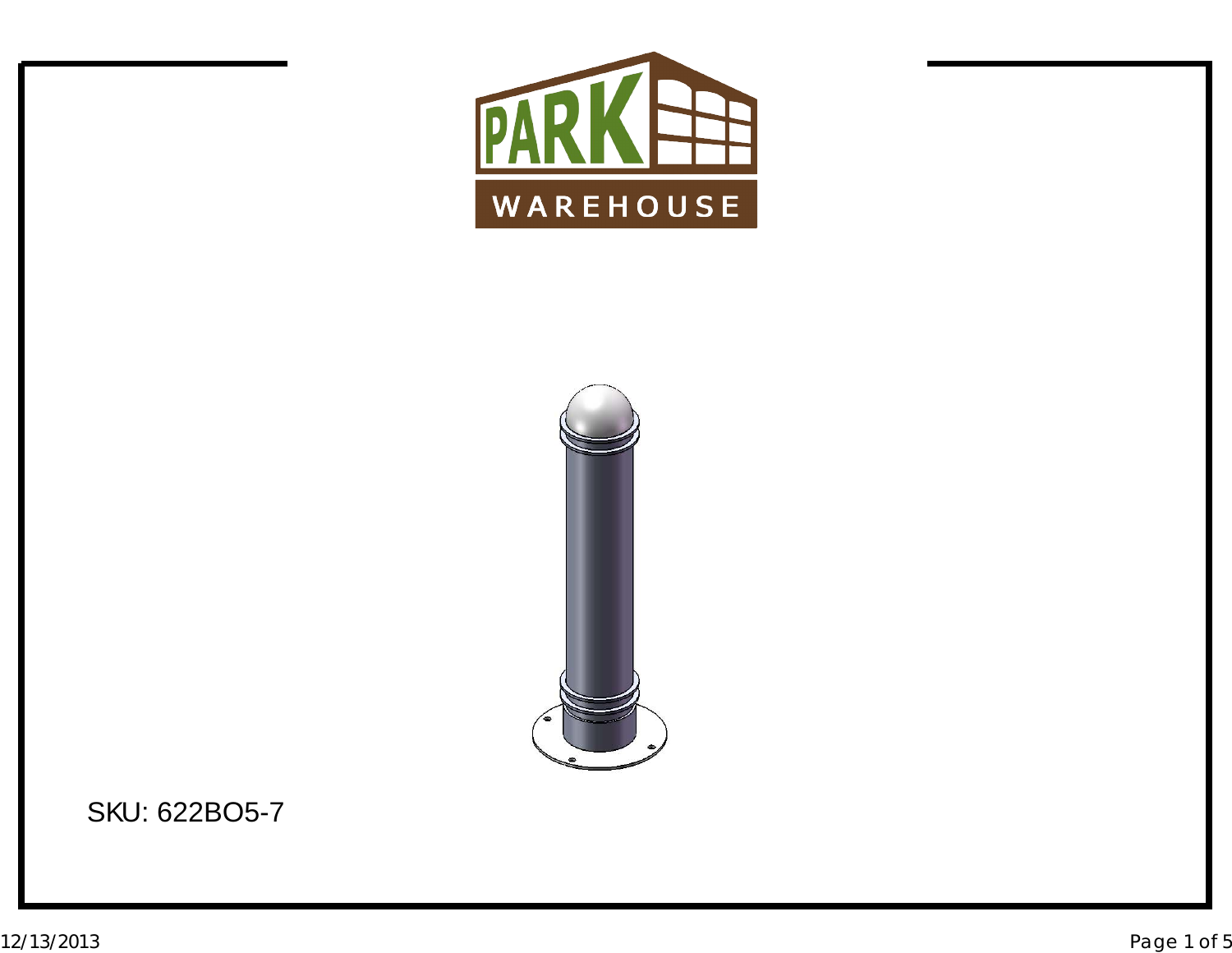## **WARRANTY & TERMS**

WARRANTY 5 Year Limited Warranty on Thermoplastic coated elements. Park Warehouse guarantees all items for one full<br>voar to be free of defects in werkmanship er materials when installed and maintained preperly. We agree to year to be free of defects in workmanship or materials when installed and maintained properly. We agree to repair or<br>replace, any itams determined to be defective, Itams aposifically not covered by this werrenty include ve replace, any items determined to be defective. Items specifically not covered by this warranty include vandalism, manmade<br>er natural disactere, lack of maintenance, narmal weathering ar wear and tear due to public abuse. or natural disasters, lack of maintenance, normal weathering or wear and tear due to public abuse.

Damages or loss in transit is the responsibility of the carrier, whether visible or concealed. It is the responsibility of the<br>ient to coaure that the erder is resolued complete. Before signing the delivery resolut, increa recipient to assure that the order is received complete. Before signing the delivery receipt, inspect the shipment<br>immodiately and completely. Note any demages ar shartages an the bill of lading. Demage reports must be fil immediately and completely. Note any damages or shortages on the bill of lading. Damage reports must be filed within 10<br>dave. Park Warehouse is NOT reponsible for damages or loss in transit. Title to all geode peases to th days. Park Warehouse is NOT responsible for damages or loss in transit. Title to all goods passes to the customer at the<br>time of shipment, Park Warehouse will assist in filing claims if the freight arrangements were made b time of shipment. Park Warehouse will assist in filing claims if the freight arrangements were made by Park Warehouse at your request.

CANCELLATIONS AND RETURNS: Cancellations are only accepted with approval of Park Warehouse. No merchandise shall be returned without <sup>a</sup> Return Goods Authorization number which is issued by customer service. Any authorized merchandise must be carefully packed and received in saleable condition. A restocking charge of up to 25% will be applied<br>to all returned goods when the error is not the fault of Park Warehouse. All returns must be shipped to all returned goods when the error is not the fault of Park Warehouse. All returns must be shipped freight prepaid.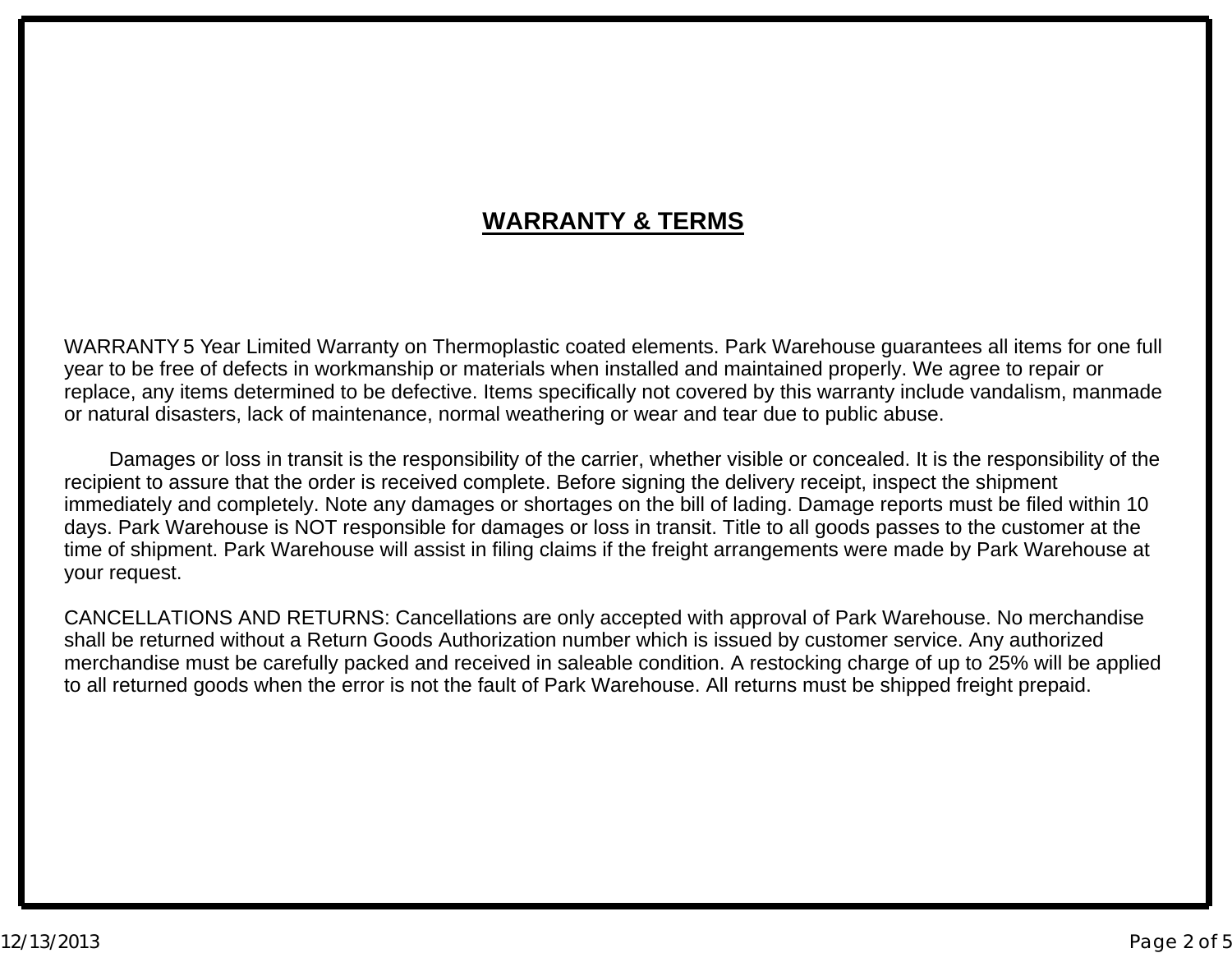## *SAFETY WARNINGS & EQUIPMENT INSPECTION*

- •Owners and installers please note these safety warnings and make use of this checklist on <sup>a</sup> regular basis.
- •Follow installation instructions when erecting equipment.
- • Ground surfaces around equipment should be restored as needed. Concrete footings should never be exposed. Surface depth should comply with ASTM and CPSC specifications.
- •Check for and repair damage caused by wear or vandalism, <sup>a</sup> major factor in injury causing situations.
- • All protruding bolts should be covered or cut off and finished smooth. Sharp edges on pipes should be capped or removed. Check for bent, broken, or severly worn pipe, and replace.
- •All equipment should be free of rust and repainted whenever necessary to deter rusting.
- • We provide our customers with layout sheets and installation instructions. Please keep on file the specifications sheet that contains the listing of every part used.
- •Never add components not intended for use with this product.
- •Regular maintenance is necessary in this and all park and recreational equipment to insure the safety of the user.
- •Note: Proper maintenance of equipment requires regular tightening of all bolts, nuts, and setscrews.
- •Note: Regular checking of all parts, castings, etc. should be made. If <sup>a</sup> part is broken or worn, it shoud be replaced immediatly.
- •Check to be sure all fittings are tight and that bars and pipes do not move.
- • Replace all worn S-hooks. S-hooks must be completely closed. Failure to close S-hooks can result in serious injury to the user. NEVER reuse S-hooks.
- •Test for free movement of swing hanger and other moving attached parts.
- •Check for worn chains and replace them.
- •A soft resilient surface should be placed under all swings extending at least twice the height of the top rail both front and back.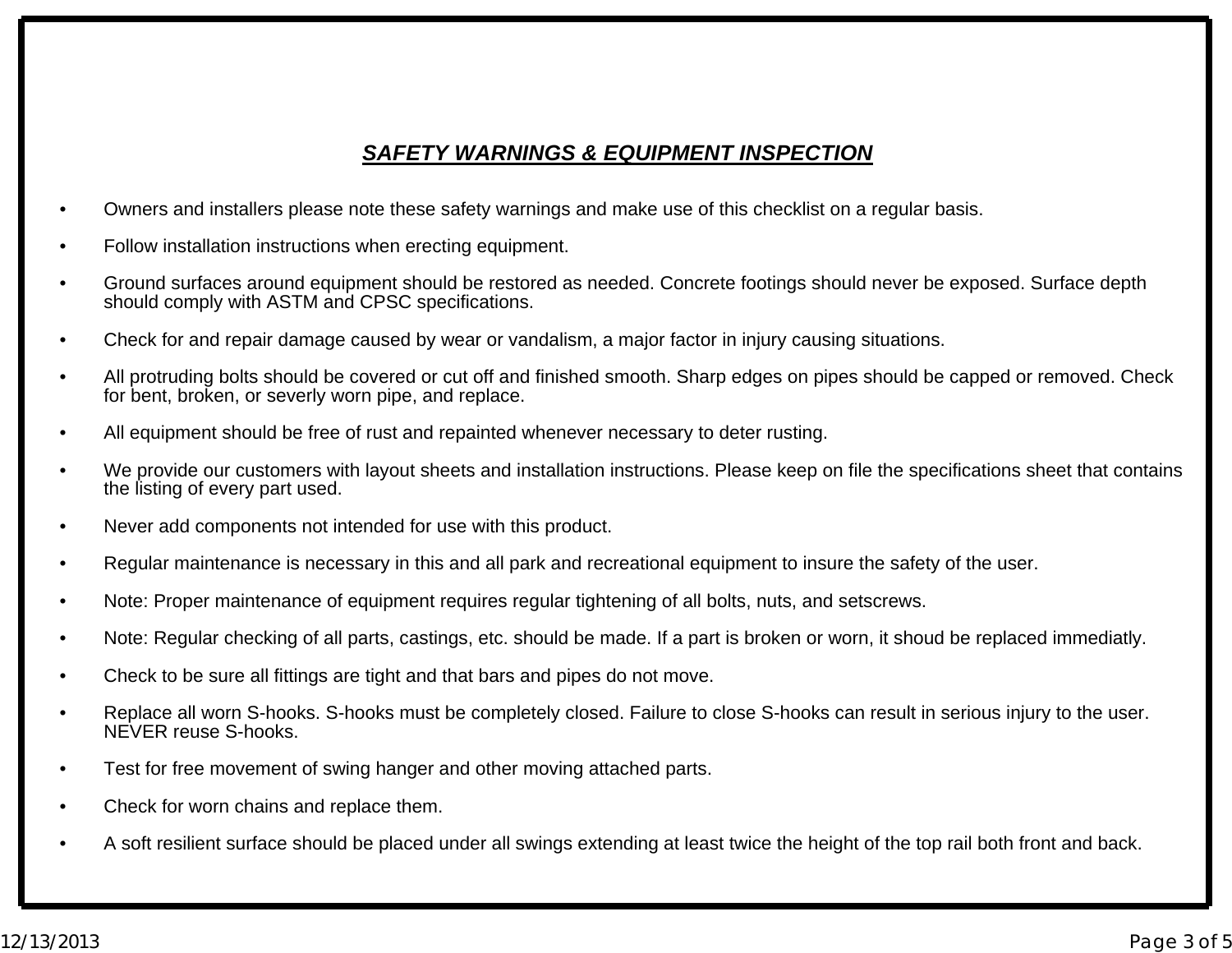## PRODUCT SPECIFICATIONS

Material: Bollard is constructed of 6" diameter steel tubing. Coating: TGIC Electrostatic powder coated application oven cured Dimensions of bollard shall be 36" high and 7" in diameter.

Recommended Surface Mount Hardware: 3/8" x 3-1/2" Concrete Expansion Anchor Bolts (Not Included)